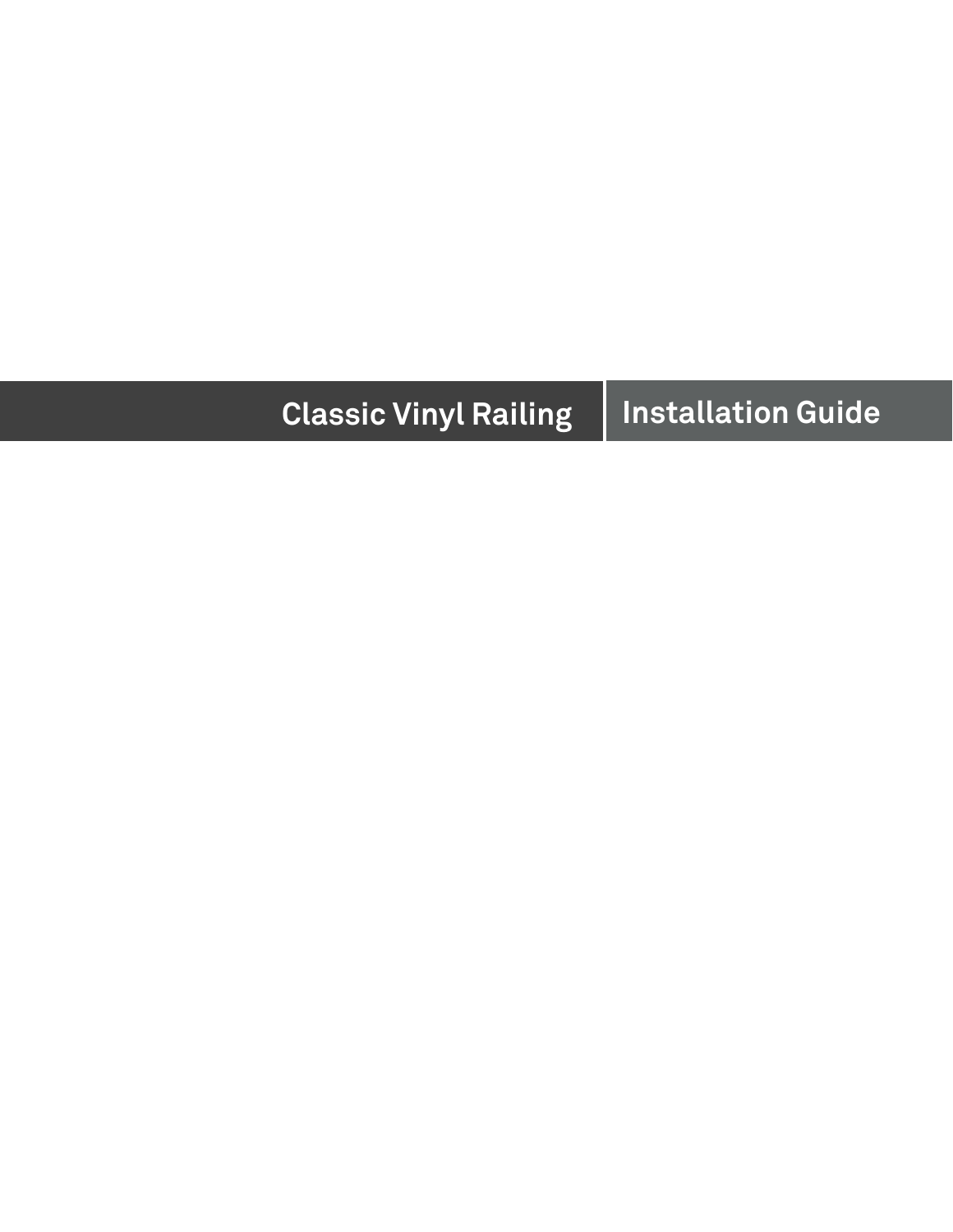#### **THE BEST CHOICE FOR STRONG & DURABLE RAILING SYSTEMS**

Our exclusive manufacturing process ensures our vinyl railing will provide superior strength plus it is virtually maintenance free. This guide will help make your installation easy.

#### **Please note:**

It is the responsibility of the installer to conform to local building codes and safety requirements. It is also the installer's responsibility to obtain all necessary building permits. All of our classic straight vinyl railing sections 8 ft. long and below meet IRC codes.

These instructions are guidelines and do not cover every installation scenario. Separate instructions are included for railing brackets. If purchasing post mounts, specific instructions will be included within the packaging. Review all instructions before starting railing installation. The installer may need to modify the exact installation method to meet unique site requirements.

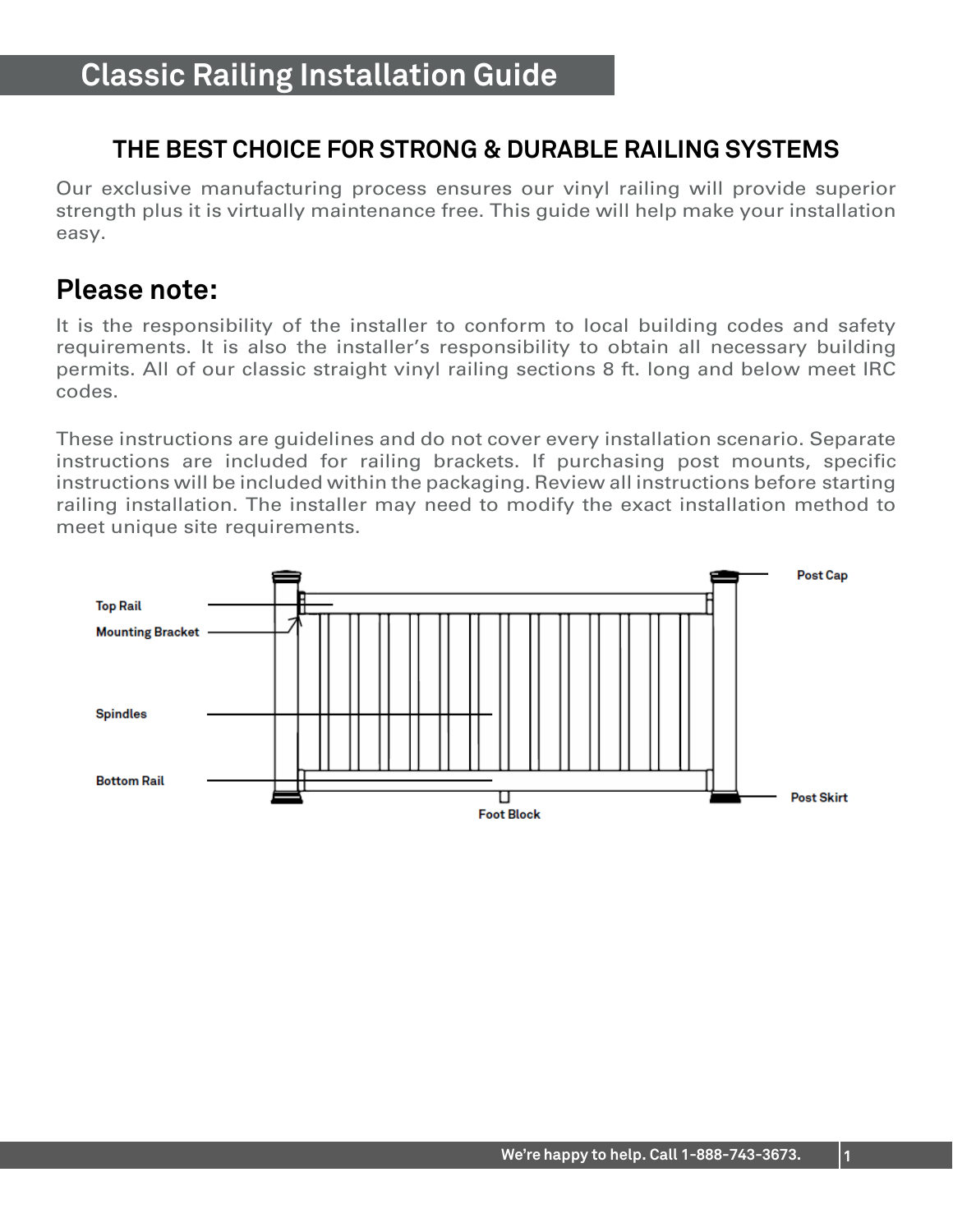### **Installation Tips:**

- 1. A miter saw with high tooth count carbide blade can be used to cut the vinyl and aluminum at the same time. Cut slowly and use all safety precautions.
- 2. Before installing the rails, ensure the aluminum is seated into the vinyl rail properly. The large opening of the H-Channel should be towards the picket holes.
- 3. Thebracket kits includetwodifferent sizescrews. The 1-1/2 in. screws are used to install the mounting bracket to the post. The 1 in. screws are used to attach the rail to the mounting bracket.
- 4. If you are using an optional post mount, use the 1 in. screws that come with the post mounting hardware to install the black mounting brackets.



- 5. If your installation requires that the rails be cut, be sure to double check all measurements before cutting.
- 6. Do not overtighten the screws. When using a vinyl sleeve or vinyl wrap, there will be a small gap between the wood and vinyl. If you over tighten the screws, the vinyl will not be a flat surface and gaps may appear between the post and bracket.
- 7. The foot block provided is 8 in. long and can be cut down to suit your installation.

#### **Recommended Tools:**

- Safety Glasses
- Level
- Tape Measure
- Miter saw with high tooth count non-ferrous blade
- Rubber Mallet
- Power Drill
- Phillips Drive Bit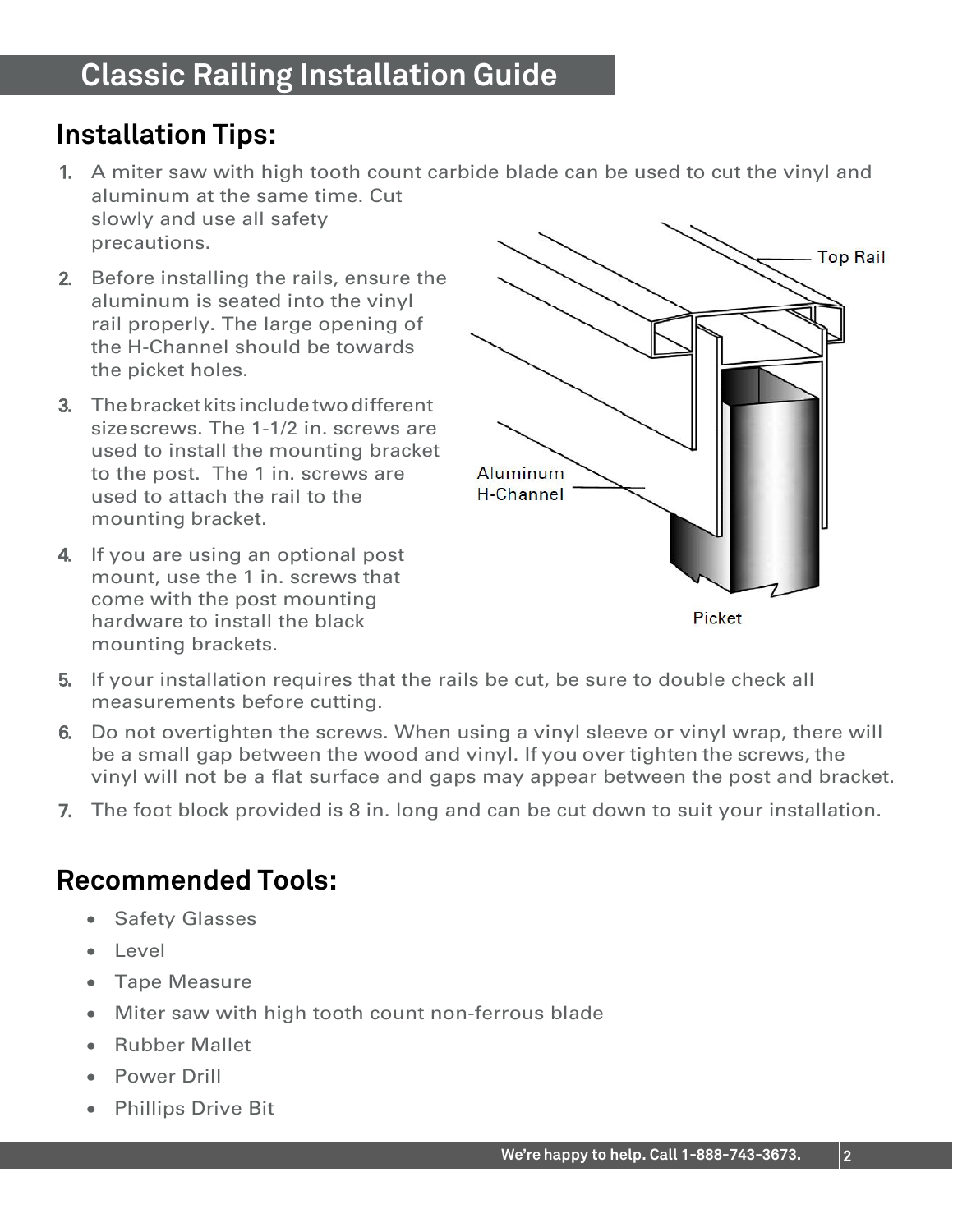### **Classic Railing Installation Guide**

#### **Section 1**

These instructions are designed to be supplemental; review all instructions with the brackets before starting installation.

- 1. Level and plumb posts and install optional post skirt before installing railing sections. It's important that the post skirts are in place prior to installing the railing sections. Since they are one piece they cannot be added after the railing is installed.
- 2. Measure the distance between posts to determine the width of your rails.



3. If you are installing into a full length opening you will need to use the included foam spacers to complete your installation.

Example: If you have a 71-1/2" railing section and the space between the posts is 72", you will need to place the included foam spacers into the brackets to ensure the screw is firmly inserted into both the vinyl and aluminum.

4. If cutting down the rails, subtract an equal amount from each end. This will keep the pickets centered.

 Example: If you have a 71-1/2" railing section and the space between the posts is 68", you will want to place a cut mark 1.75" from each end of the rail.

- 5. If the cut mark is on a picket hole, adjust the position of your cut lines accordingly.
- 6. Mark both the top and bottom rails to the same length and confirm that the picket holes line up before cutting the rail.
- 7. Cut the vinyl rails and the aluminum inserts to the same length. Be sure to cut slowly and use all safety precautions

#### **Section 2**

- 1. Determine the distance between the deck and the bottom rail. This is typically 2", which allows the finished rail height to be 36" for 36" tall railing and 42" to be 42" for our 42" tall railing.
- 2. Cut the foot block to size by adding 3-3/8" to the distance between the deck and the bottom rail.

Example: If the distance between the deck and the bottom rail is 2", your foot block would be cut to 5-3/8".



**DECK**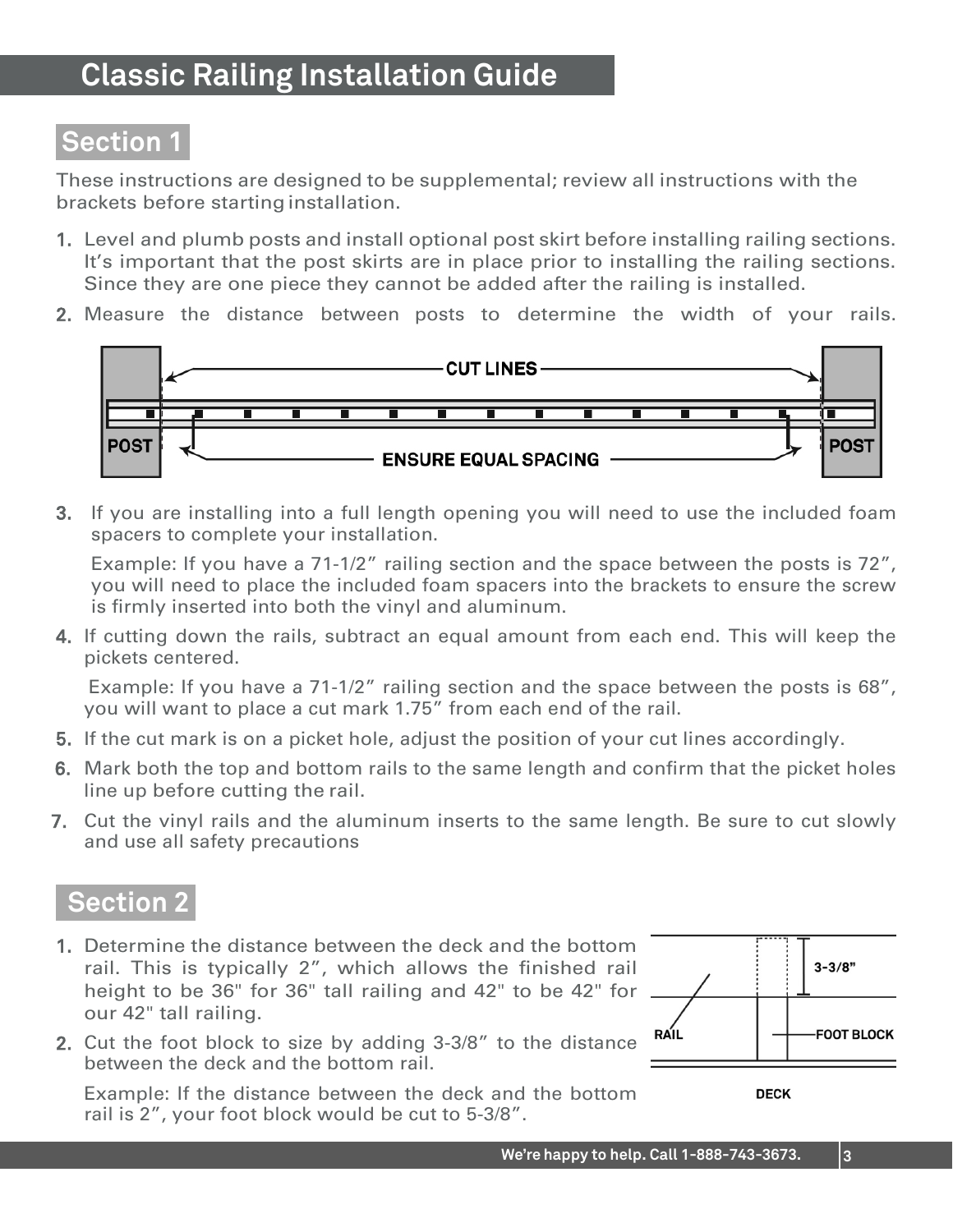### **Classic Railing Installation Guide**

3. Insert the foot block into the routed hole on the bottom rail.

#### **Section 3**

- 1. Slide the brackets on to each end of the bottom rail, ensuring the back of the bracket is facing the posts.
- 2. Position the bottom rail between the posts, placing a 2" tall block under each side of the railing section to ensure the railing is installed straight.
- 3. Center the brackets and secure them to the post by inserting the 1 1/2" screws into the holes on the bracket. Be sure that you do not overtighten the screws.
- 4. Fasten the bottom rail to the brackets using the 1" screws provided.

#### **Note:**

For the top rail, assure that the pilot holes on the bracket are positioned towards the top of the rail. Likewise, for the bottom rail, assure that the pilot holes on the bracket are positioned towards the bottom of the rail.



**Mounting Bracket** 

#### **Section 4**

- 1. Insert the pickets down through the routed holes in the bottom rail.
- 2. Slide the brackets on to each end of the top rail, ensuring the back of the bracket is facing the posts.
- 3. Ensuring the larger opening of the aluminum H channel is facing downward toward the pickets, hold the top rail at an upward angle, and slowly line the pickets up with the routed holes in the top rail while lowering the rail into place.



- 4. Center the brackets on the post and secure them by inserting the 1 1/2" screws into the holes on the bracket. Measure the distance between the top rail and the ground to ensure it is the intended 36" or 42" height. Be sure that you do not overtighten the screws.
- 5. Fasten the top rail to the brackets using the 1" screws provided.
- 6. Install the hole plugs and screw caps onto the brackets.